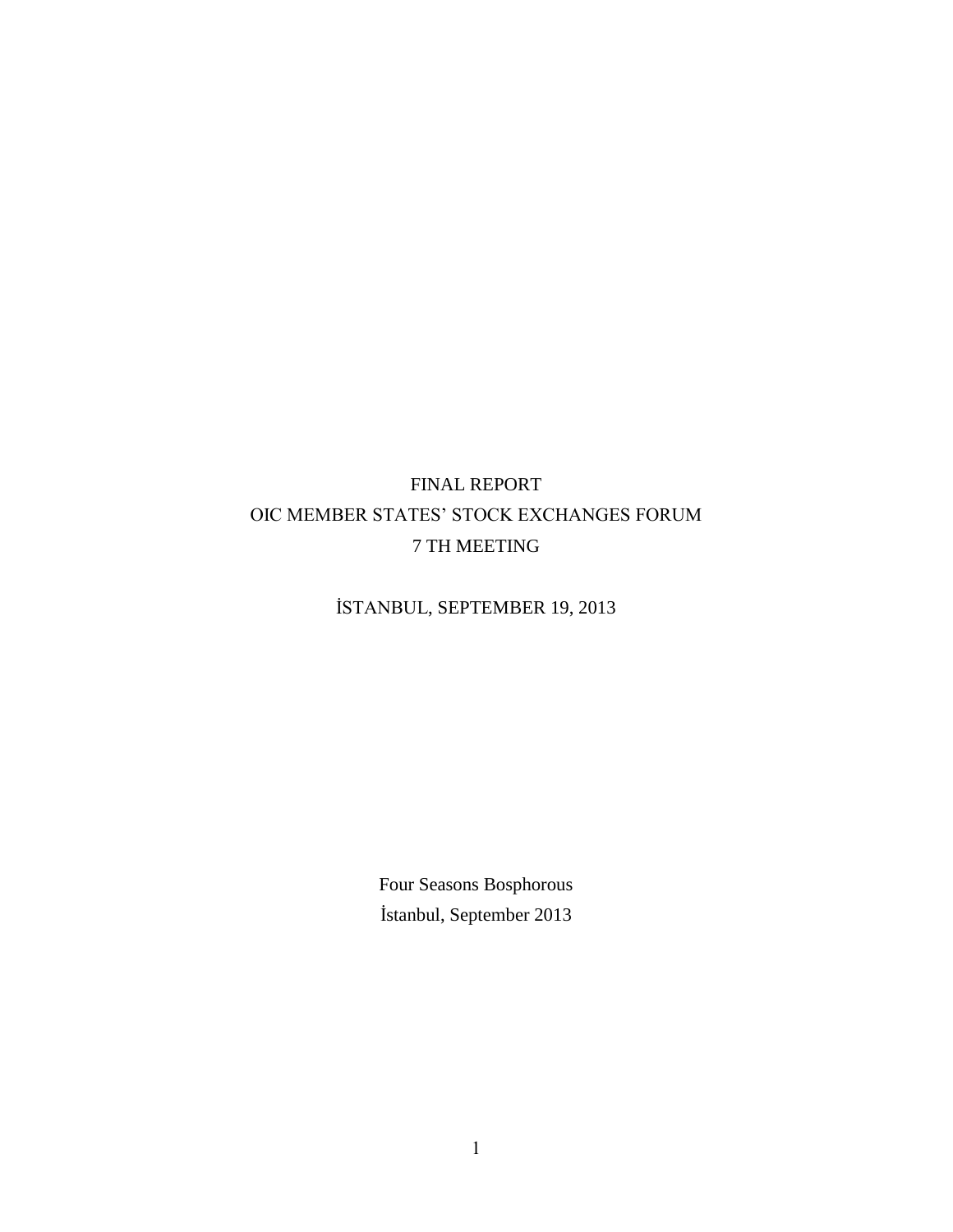## TABLE OF CONTENTS

Draft Report of the Seventh Meeting of the OIC Member States' Stock Exchanges Forum

### ANNEXES

- I. Presentation by Mr. Mustafa BALTACI
- II. Presentation by Ms. Şenay PEHLİVANOĞLU
- III. Presentation by Mr. Reşat ADIGÜZEL
- IV. Presentation by Mr. Rami ABU-RMAILEH
- V. Presentation by Mr. Harun ÖZAY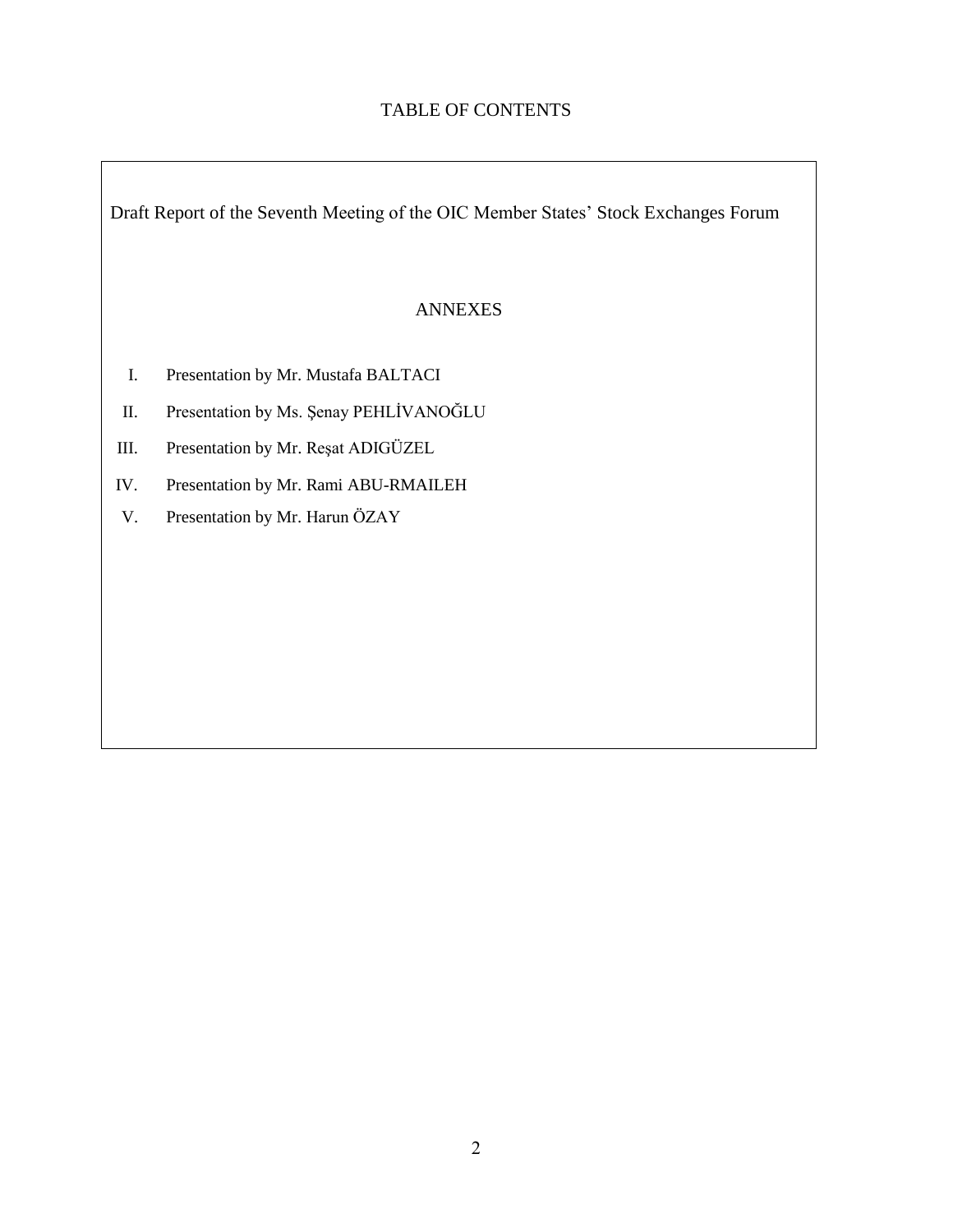# DRAFT REPORT OIC MEMBER STATES' STOCK EXCHANGES FORUM 7 TH MEETING (İstanbul, September 19, 2013)

- 1. The Seventh Meeting of the OIC Member States' Stock Exchanges Forum convened in İstanbul on September 19, 2013.
- 2. The Meeting was attended by the representatives of the following capital market institutions of the OIC Member States:

#### **A. STOCK EXCHANGES OF THE OIC MEMBER STATES**

- 1. Algiers Stock Exchange, Algeria
- 2. Amman Stock Exchange, Jordan
- 3. Bahrain Bourse, Bahrain
- 4. Baku Stock Exchange, Azerbaijan
- 5. Borsa İstanbul, Turkey
- 6. Bursa Malaysia, Malaysia
- 7. Dhaka Stock Exchange, Bangladesh
- 8. Douala Stock Exchange, Cameroon
- 9. Dubai Financial Market, United Arab Emirates
- 10. Dubai Mercantile Exchange, United Arab Emirates
- 11. Iran Energy Exchange Co., Iran
- 12. Islamabad Stock Exchange, Pakistan
- 13. Karachi Stock Exchange, Pakistan
- 14. Kazakhstan Stock Exchange, Kazakhstan
- 15. Lahore Stock Exchange, Pakistan
- 16. Libyan Stock Market, Libya
- 17. Maldives Stock Exchange, Maldives
- 18. Muscat Securities Market, Oman
- 19. Qatar Exchange, Qatar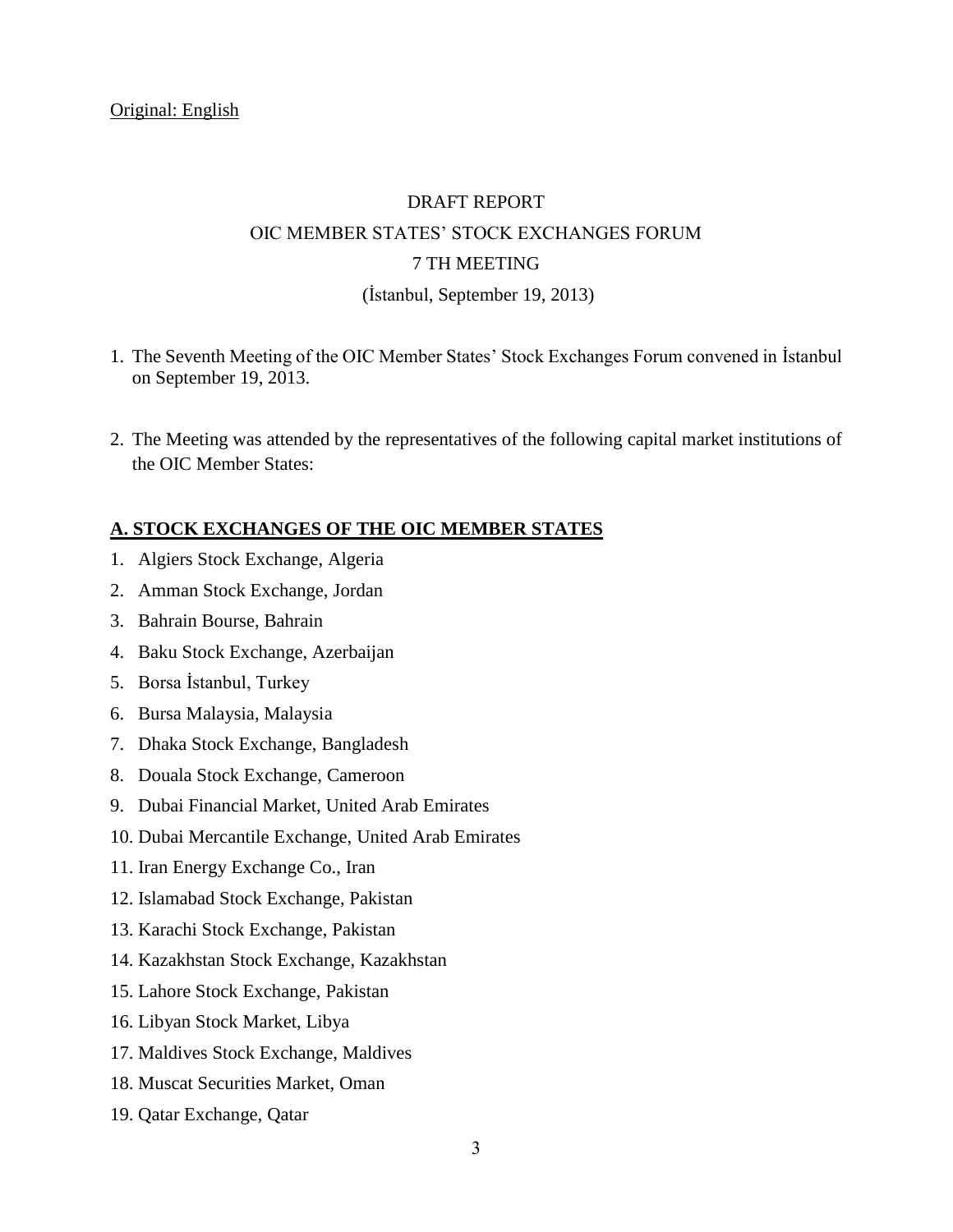- 20. Tadawul Saudi Stock Market, Saudi Arabia
- 21. Tehran Stock Exchange, Iran
- 22. Tunis Stock Exchange, Tunis

# **B. CENTRAL DEPOSITORIES, CLEARING AND REGISTRY INSTITUTIONS OF THE OIC MEMBER STATES**

- 1. Central Depository Company of Pakistan Limited, Pakistan
- 2. Kuwait Clearing Company, Kuwait
- 3. Maroclear, Morocco
- 4. Central Registry Agency of Turkey, Turkey
- 5. Ministry of Finance Yaounde, Cameroon
- 6. National Clearing Company of Pakistan Ltd. (NCCPL), Pakistan

### **C. OTHER ORGANIZATIONS**

- 1. Arab Federation of Exchanges (AFE)
- 2. COMCEC Coordination Office
- 3. Federation of Euro-Asian Stock Exchanges (FEAS)
- 4. International Islamic Financial Market (IIFM)
- 5. Islamic Development Bank (IDB)
- 6. Organization of Islamic Cooperation (OIC)
- 7. Republic of Turkey Ministry of Foreign Affairs

#### **Opening and Seminar Session**

3. Following a brief introduction of the program, the meeting was opened by Mr. İbrahim M. TURHAN, Forum Chairman, and Chairman & CEO of Borsa İstanbul. Mr. TURHAN welcomed all delegates and seminar guests to İstanbul on the occasion of the seventh meeting of the OIC Member States' Stock Exchanges Forum and expressed his honour and contentment for opening the OIC Member States' Stock Exchanges Forum for the second time. Mentioning that the Muslim world must work harder, invest in technology and human capital, "we are here today to determine our roadmap; to set up an action plan and look forward to the future from which the participating exchanges and their economies benefit at maximum level" stated Mr. TURHAN and gave the floor to Mr. Mustafa BALTACI to give a background of the Forum's activities.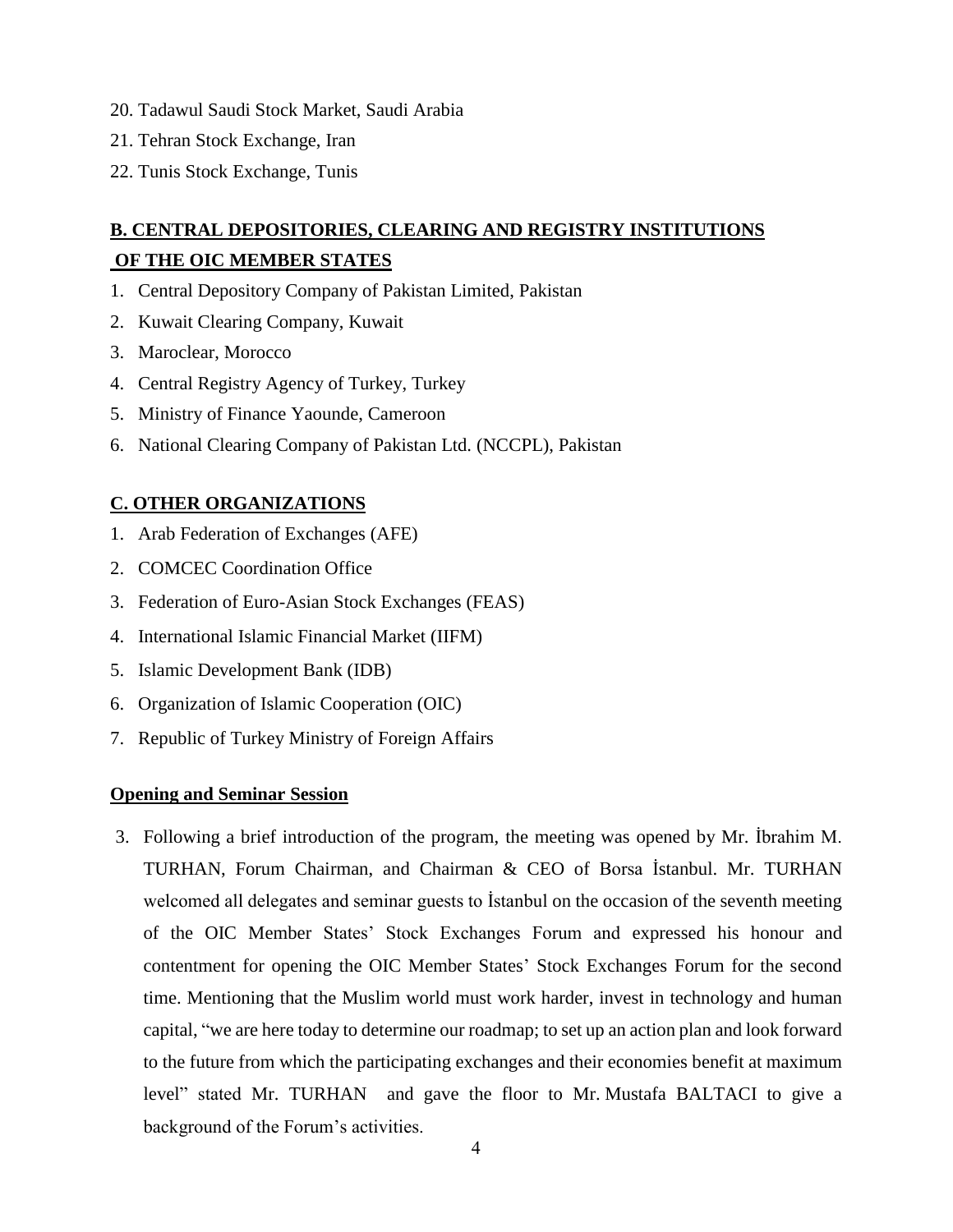4. Mr. Mustafa BALTACI gave a brief introduction on the Forum, touching upon the Forum's past activities, current projects, and some ideas on future activities.

*(A copy of Mr. Mustafa Baltacı's presentation is herewith attached as Annex 1)*

5. Mr. İbrahim M. TURHAN, as moderator of the seminar, invited Ms. Şenay PEHLİVANOĞLU to present information on the work of the Customized Indices and Exchange Traded Islamic Financial Products Task Force.

*(A copy of the presentation by Ms. Şenay PEHLİVANOĞLU is herewith attached as Annex 2)*

6. Mr. Reşat ADIGÜZEL, Borsa İstanbul Debt Securities Market Chief Specialist, delivered a presentation entitled "Recent Developments on the Turkish Sukuk Market".

*(A copy of the presentation by Mr. Reşat ADIGÜZEL is herewith attached as Annex 3)*

7. Dr. Murat MAZIBAŞ, Director of Business and Product Development from Borsa İstanbul delivered a presentation entitled "Market Connectivity".

 *(A copy of the presentation by Dr. Murat MAZIBAŞ is herewith attached as Annex 4)*

8. Mr. Rami ABU-RMAILEH, Head of Strategy, Dubai Mercantile Exchange, delivered a presentation entitled "A Global Outlook on Energy Markets".

*(A copy of the presentation by Mr. ABU-RMAILEH is herewith attached as Annex 5)*

9. Mr. Harun ÖZAY, Borsa İstanbul Assistant Director, delivered a presentation entitled "Borsa İstanbul and the Energy Market".

*(A copy of the presentation by Mr. Harun ÖZAY is herewith attached as Annex 6)*